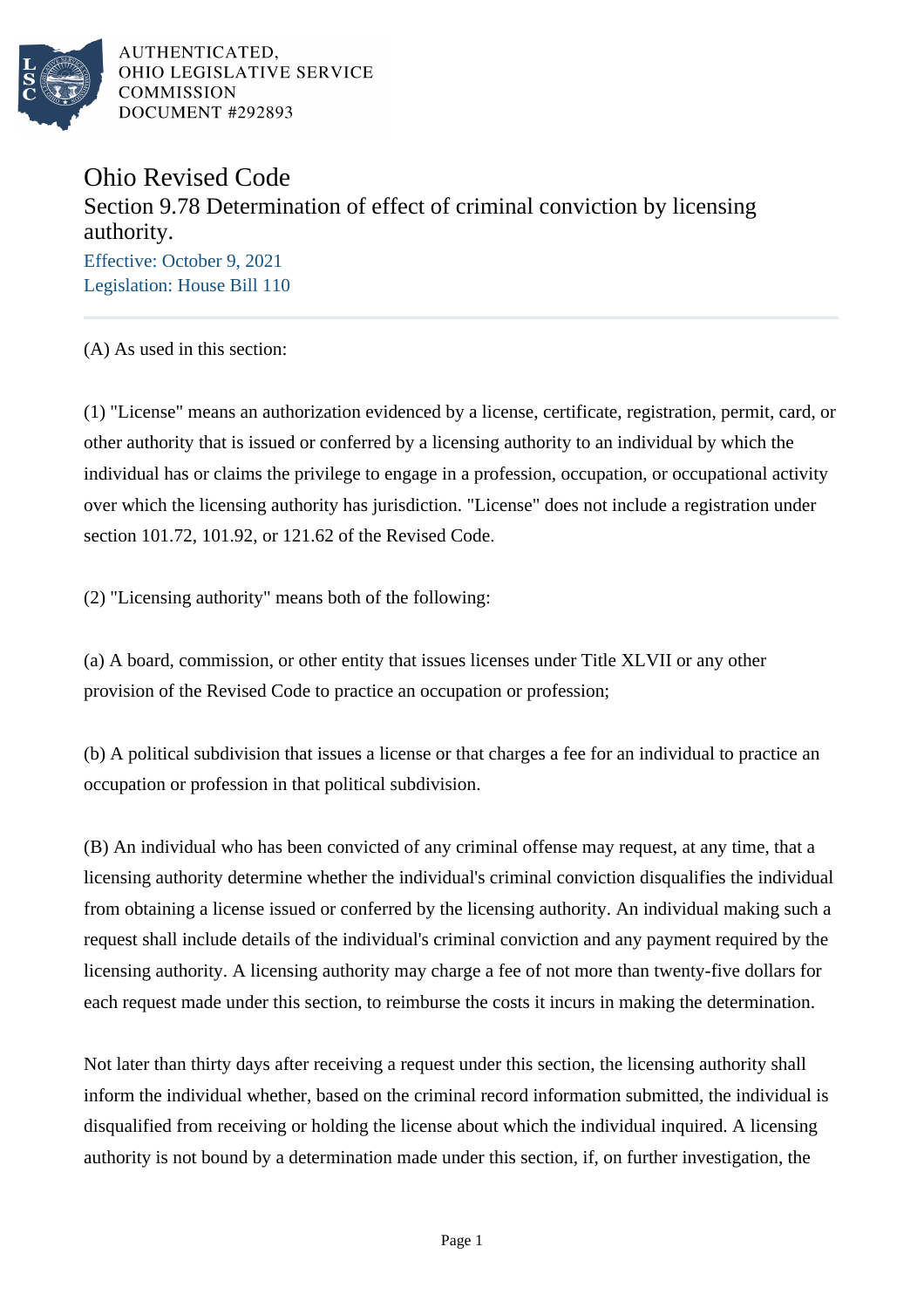

## AUTHENTICATED. OHIO LEGISLATIVE SERVICE **COMMISSION** DOCUMENT #292893

licensing authority determines that the individual's criminal convictions differ from the information presented in the determination request.

(C) A licensing authority shall make all of the following available to the public on the licensing authority's internet web site:

(1) A list of all criminal offenses of which conviction of that offense shall disqualify an individual from obtaining a license issued or conferred by the licensing authority;

(2) That a disqualification referenced in division  $(C)(1)$  of this section may be overcome if the individual applying for the license or, as applicable, the individual's employee, holds a certificate of qualification for employment issued under section 2953.25 of the Revised Code or a certificate of achievement and employability issued under section 2961.22 of the Revised Code;

(3) A reference to the certificate of qualification for employment web site maintained by the department of rehabilitation and correction.

(D) A licensing authority shall include on any form, policy, manual, or other material that lists criminal offenses, the conviction of which would disqualify an individual from obtaining a license issued or conferred by that licensing authority, a statement that a disqualification may be overcome by the individual applying for the license or, as applicable, by the individual's employee, holding a certificate of qualification for employment issued under section 2953.25 of the Revised Code or a certificate of achievement and employability issued under section 2961.22 of the Revised Code, including a reference to the certificate of qualification for employment web site maintained by the department of rehabilitation and correction.

(E) Any predetermination form, nonconviction statement form, or other form used by a licensing authority to determine whether a conviction or adjudication record disqualifies an applicant from obtaining a particular license shall include a section requesting the applicant to provide information if they are a recipient of a certificate of qualification for employment under section 2953.25 of the Revised Code or a certificate of achievement and employability under section 2961.22 of the Revised Code.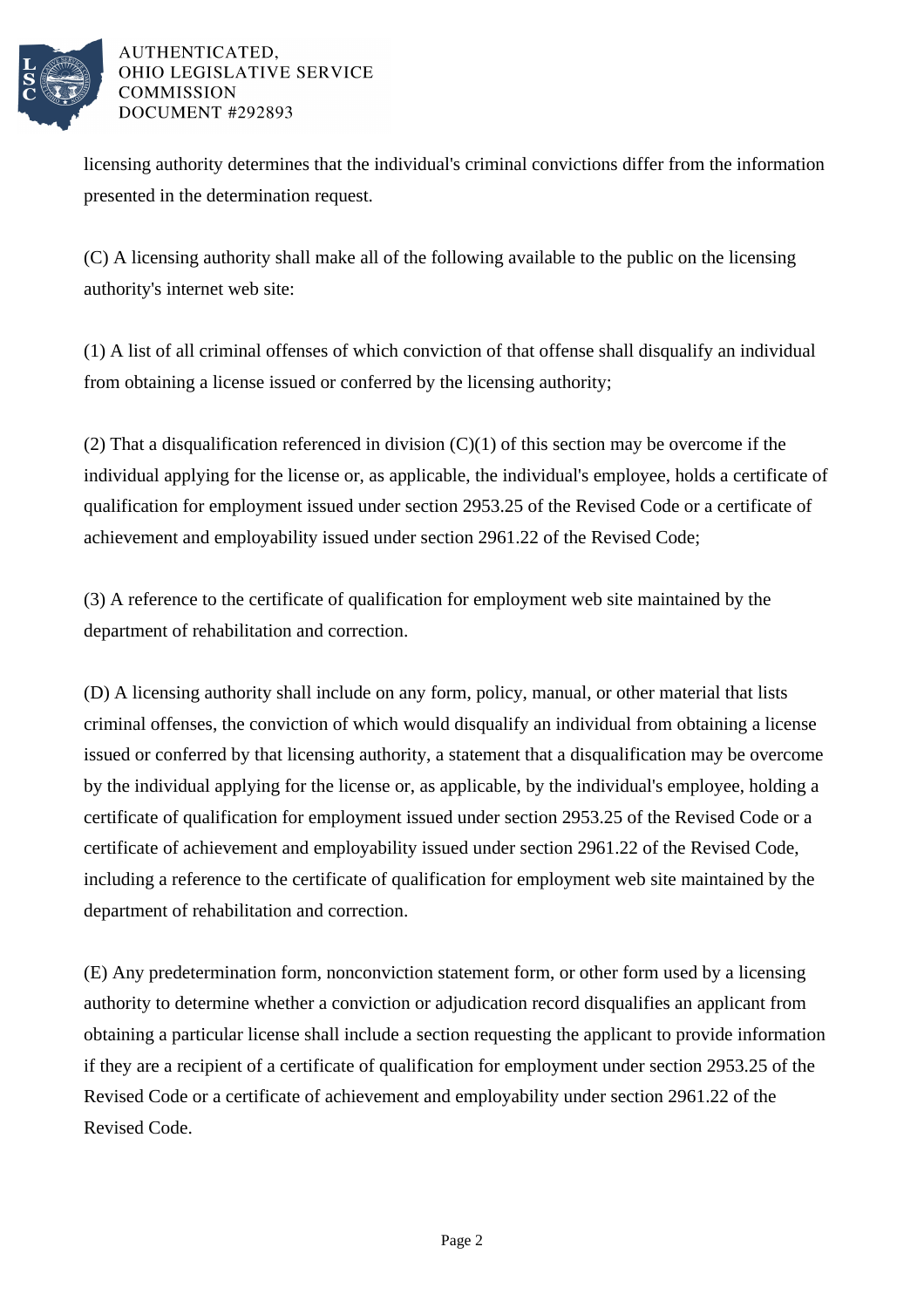

AUTHENTICATED. OHIO LEGISLATIVE SERVICE **COMMISSION** DOCUMENT #292893

 $(F)(1)$  Each licensing authority described in division  $(A)(2)(a)$  of this section annually shall provide to the director of administrative services the following information for each license the licensing authority is authorized to issue:

(a) The number of applications received for the license;

(b) The number of those applications that resulted in a license being granted;

(c) The number of those applications that resulted in a license being denied;

(d) A list of criminal offenses reported by individuals who were granted a license;

(e) A list of criminal offenses reported by individuals who were denied a license;

(f) A list of all of the requests received by the licensing authority under division (B) of this section that includes the following information:

(i) The number of requests for which the licensing authority determined that an individual's criminal conviction disqualified the individual from obtaining a license issued by the licensing authority;

(ii) The number of requests for which the licensing authority determined that an individual's criminal conviction did not disqualify the individual from obtaining a license issued by the licensing authority;

(iii) A list of the offenses reported by individuals described in division  $(F)(1)(f)(i)$  of this section;

(iv) A list of the offenses reported by individuals described in division  $(F)(1)(f)(ii)$  of this section.

(g) For each disqualifying offense included on the list adopted under division (B) of section 9.79 of the Revised Code, the number of individuals who were convicted of, found guilty pursuant to a judicial finding of, or pleaded guilty to the disqualifying offense who were issued a license.

(h) For each disqualifying offense included on the list adopted under division (B) of section 9.79 of